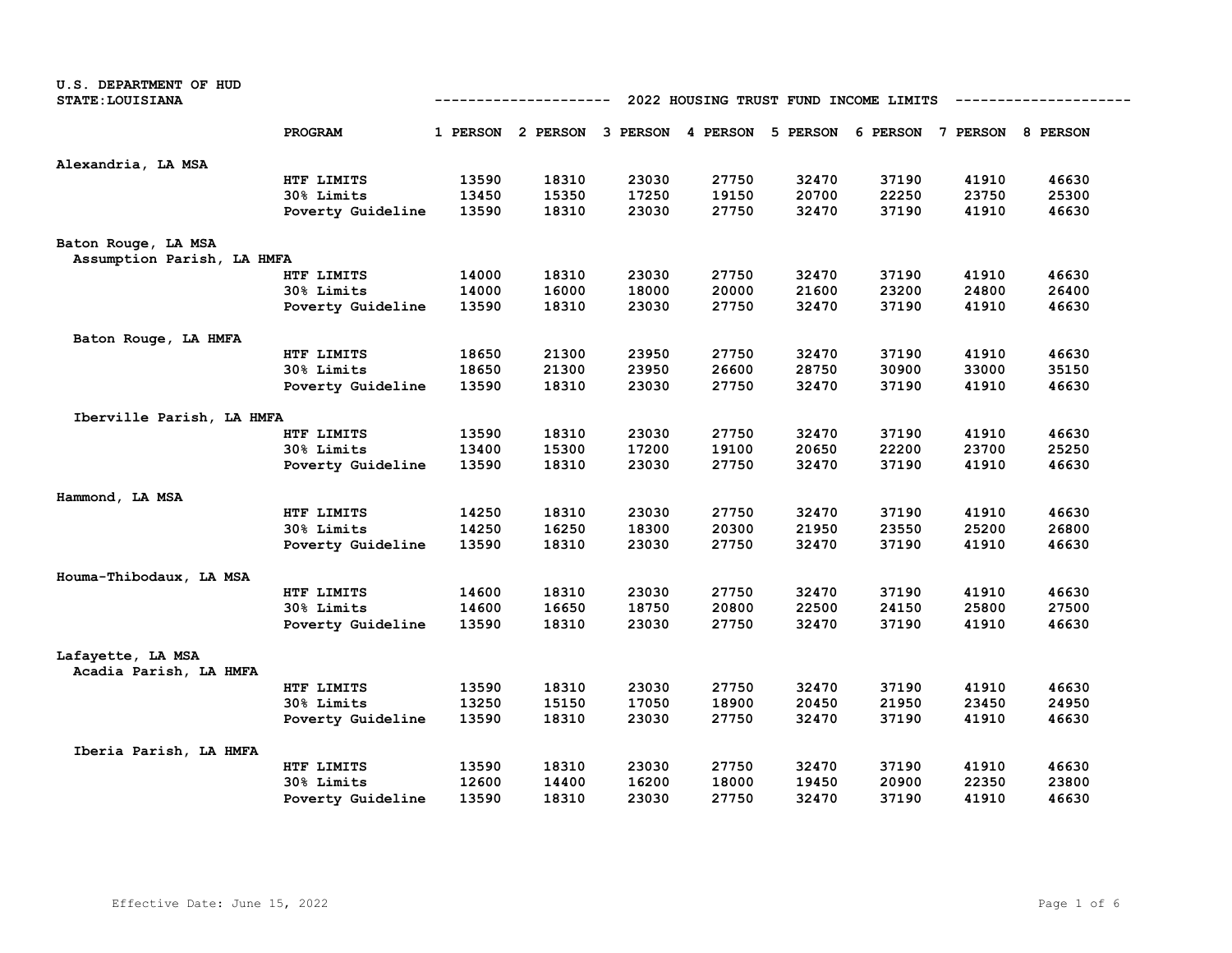| <b>U.S. DEPARTMENT OF HUD</b>     |                   |       |       |                                       |                                     |          |       |                            |       |  |
|-----------------------------------|-------------------|-------|-------|---------------------------------------|-------------------------------------|----------|-------|----------------------------|-------|--|
| <b>STATE: LOUISIANA</b>           |                   |       |       | 2022 HOUSING TRUST FUND INCOME LIMITS |                                     |          |       |                            |       |  |
|                                   | PROGRAM           |       |       |                                       | 1 PERSON 2 PERSON 3 PERSON 4 PERSON | 5 PERSON |       | 6 PERSON 7 PERSON 8 PERSON |       |  |
| Lafayette, LA HMFA                |                   |       |       |                                       |                                     |          |       |                            |       |  |
|                                   | HTF LIMITS        | 16100 | 18400 | 23030                                 | 27750                               | 32470    | 37190 | 41910                      | 46630 |  |
|                                   | 30% Limits        | 16100 | 18400 | 20700                                 | 22950                               | 24800    | 26650 | 28500                      | 30300 |  |
|                                   | Poverty Guideline | 13590 | 18310 | 23030                                 | 27750                               | 32470    | 37190 | 41910                      | 46630 |  |
| Vermilion Parish, LA HMFA         |                   |       |       |                                       |                                     |          |       |                            |       |  |
|                                   | HTF LIMITS        | 14850 | 18310 | 23030                                 | 27750                               | 32470    | 37190 | 41910                      | 46630 |  |
|                                   | 30% Limits        | 14850 | 16950 | 19050                                 | 21150                               | 22850    | 24550 | 26250                      | 27950 |  |
|                                   | Poverty Guideline | 13590 | 18310 | 23030                                 | 27750                               | 32470    | 37190 | 41910                      | 46630 |  |
| Lake Charles, LA MSA              |                   |       |       |                                       |                                     |          |       |                            |       |  |
|                                   | HTF LIMITS        | 15200 | 18310 | 23030                                 | 27750                               | 32470    | 37190 | 41910                      | 46630 |  |
|                                   | 30% Limits        | 15200 | 17400 | 19550                                 | 21700                               | 23450    | 25200 | 26950                      | 28650 |  |
|                                   | Poverty Guideline | 13590 | 18310 | 23030                                 | 27750                               | 32470    | 37190 | 41910                      | 46630 |  |
| Monroe, LA MSA<br>Monroe, LA HMFA |                   |       |       |                                       |                                     |          |       |                            |       |  |
|                                   | HTF LIMITS        | 13590 | 18310 | 23030                                 | 27750                               | 32470    | 37190 | 41910                      | 46630 |  |
|                                   | 30% Limits        | 12300 | 14050 | 15800                                 | 17550                               | 19000    | 20400 | 21800                      | 23200 |  |
|                                   | Poverty Guideline | 13590 | 18310 | 23030                                 | 27750                               | 32470    | 37190 | 41910                      | 46630 |  |
| Morehouse Parish, LA HMFA         |                   |       |       |                                       |                                     |          |       |                            |       |  |
|                                   | HTF LIMITS        | 13590 | 18310 | 23030                                 | 27750                               | 32470    | 37190 | 41910                      | 46630 |  |
|                                   | 30% Limits        | 11400 | 13000 | 14650                                 | 16250                               | 17550    | 18850 | 20150                      | 21450 |  |
|                                   | Poverty Guideline | 13590 | 18310 | 23030                                 | 27750                               | 32470    | 37190 | 41910                      | 46630 |  |
| New Orleans-Metairie, LA MSA      |                   |       |       |                                       |                                     |          |       |                            |       |  |
| New Orleans-Metairie, LA HMFA     |                   |       |       |                                       |                                     |          |       |                            |       |  |
|                                   | HTF LIMITS        | 16450 | 18800 | 23030                                 | 27750                               | 32470    | 37190 | 41910                      | 46630 |  |
|                                   | 30% Limits        | 16450 | 18800 | 21150                                 | 23500                               | 25400    | 27300 | 29150                      | 31050 |  |
|                                   | Poverty Guideline | 13590 | 18310 | 23030                                 | 27750                               | 32470    | 37190 | 41910                      | 46630 |  |
| St. James Parish, LA HMFA         |                   |       |       |                                       |                                     |          |       |                            |       |  |
|                                   | HTF LIMITS        | 15300 | 18310 | 23030                                 | 27750                               | 32470    | 37190 | 41910                      | 46630 |  |
|                                   | 30% Limits        | 15300 | 17450 | 19650                                 | 21800                               | 23550    | 25300 | 27050                      | 28800 |  |
|                                   | Poverty Guideline | 13590 | 18310 | 23030                                 | 27750                               | 32470    | 37190 | 41910                      | 46630 |  |
| Shreveport-Bossier City, LA MSA   |                   |       |       |                                       |                                     |          |       |                            |       |  |
|                                   | HTF LIMITS        | 13800 | 18310 | 23030                                 | 27750                               | 32470    | 37190 | 41910                      | 46630 |  |
|                                   | 30% Limits        | 13800 | 15750 | 17700                                 | 19650                               | 21250    | 22800 | 24400                      | 25950 |  |
|                                   | Poverty Guideline | 13590 | 18310 | 23030                                 | 27750                               | 32470    | 37190 | 41910                      | 46630 |  |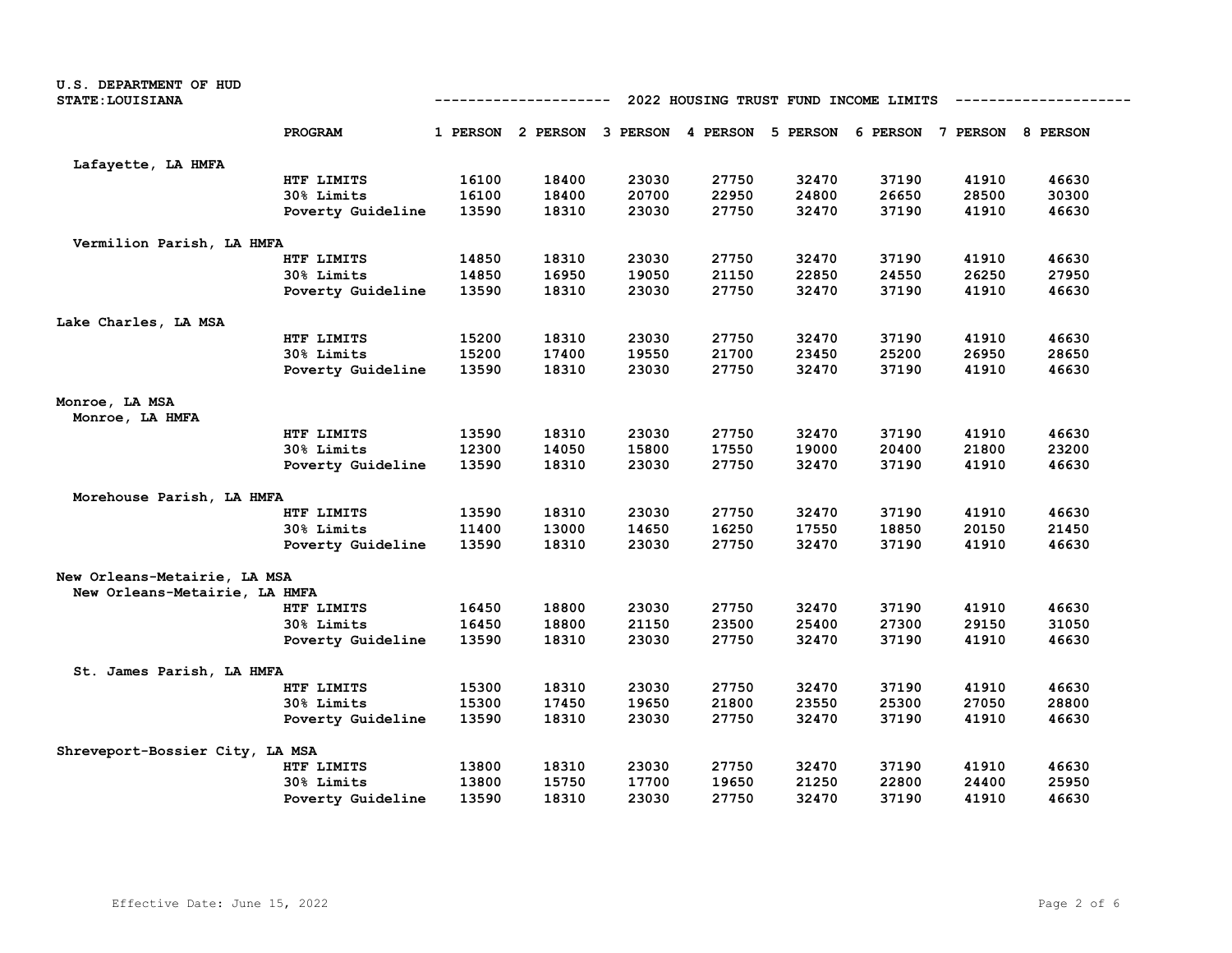| U.S. DEPARTMENT OF HUD<br><b>STATE: LOUISIANA</b> | 2022 HOUSING TRUST FUND INCOME LIMITS<br>----------- |       |                                              |       |       |       |       |                            |       |
|---------------------------------------------------|------------------------------------------------------|-------|----------------------------------------------|-------|-------|-------|-------|----------------------------|-------|
|                                                   | PROGRAM                                              |       | 1 PERSON 2 PERSON 3 PERSON 4 PERSON 5 PERSON |       |       |       |       | 6 PERSON 7 PERSON 8 PERSON |       |
| Allen Parish, LA                                  |                                                      |       |                                              |       |       |       |       |                            |       |
|                                                   | HTF LIMITS                                           | 13590 | 18310                                        | 23030 | 27750 | 32470 | 37190 | 41910                      | 46630 |
|                                                   | 30% Limits                                           | 13400 | 15300                                        | 17200 | 19100 | 20650 | 22200 | 23700                      | 25250 |
|                                                   | Poverty Guideline                                    | 13590 | 18310                                        | 23030 | 27750 | 32470 | 37190 | 41910                      | 46630 |
| Avoyelles Parish, LA                              |                                                      |       |                                              |       |       |       |       |                            |       |
|                                                   | HTF LIMITS                                           | 13590 | 18310                                        | 23030 | 27750 | 32470 | 37190 | 41910                      | 46630 |
|                                                   | 30% Limits                                           | 11900 | 13600                                        | 15300 | 17000 | 18400 | 19750 | 21100                      | 22450 |
|                                                   | Poverty Guideline                                    | 13590 | 18310                                        | 23030 | 27750 | 32470 | 37190 | 41910                      | 46630 |
| Beauregard Parish, LA                             |                                                      |       |                                              |       |       |       |       |                            |       |
|                                                   | HTF LIMITS                                           | 15250 | 18310                                        | 23030 | 27750 | 32470 | 37190 | 41910                      | 46630 |
|                                                   | 30% Limits                                           | 15250 | 17400                                        | 19600 | 21750 | 23500 | 25250 | 27000                      | 28750 |
|                                                   | Poverty Guideline                                    | 13590 | 18310                                        | 23030 | 27750 | 32470 | 37190 | 41910                      | 46630 |
| Bienville Parish, LA                              |                                                      |       |                                              |       |       |       |       |                            |       |
|                                                   | HTF LIMITS                                           | 13590 | 18310                                        | 23030 | 27750 | 32470 | 37190 | 41910                      | 46630 |
|                                                   | 30% Limits                                           | 11400 | 13000                                        | 14650 | 16250 | 17550 | 18850 | 20150                      | 21450 |
|                                                   | Poverty Guideline                                    | 13590 | 18310                                        | 23030 | 27750 | 32470 | 37190 | 41910                      | 46630 |
| Caldwell Parish, LA                               |                                                      |       |                                              |       |       |       |       |                            |       |
|                                                   | HTF LIMITS                                           | 13590 | 18310                                        | 23030 | 27750 | 32470 | 37190 | 41910                      | 46630 |
|                                                   | 30% Limits                                           | 11400 | 13000                                        | 14650 | 16250 | 17550 | 18850 | 20150                      | 21450 |
|                                                   | Poverty Guideline                                    | 13590 | 18310                                        | 23030 | 27750 | 32470 | 37190 | 41910                      | 46630 |
| Catahoula Parish, LA                              |                                                      |       |                                              |       |       |       |       |                            |       |
|                                                   | HTF LIMITS                                           | 13950 | 18310                                        | 23030 | 27750 | 32470 | 37190 | 41910                      | 46630 |
|                                                   | 30% Limits                                           | 13950 | 15950                                        | 17950 | 19900 | 21500 | 23100 | 24700                      | 26300 |
|                                                   | Poverty Guideline                                    | 13590 | 18310                                        | 23030 | 27750 | 32470 | 37190 | 41910                      | 46630 |
| Claiborne Parish, LA                              |                                                      |       |                                              |       |       |       |       |                            |       |
|                                                   | HTF LIMITS                                           | 13590 | 18310                                        | 23030 | 27750 | 32470 | 37190 | 41910                      | 46630 |
|                                                   | 30% Limits                                           | 11400 | 13000                                        | 14650 | 16250 | 17550 | 18850 | 20150                      | 21450 |
|                                                   | Poverty Guideline                                    | 13590 | 18310                                        | 23030 | 27750 | 32470 | 37190 | 41910                      | 46630 |
| Concordia Parish, LA                              |                                                      |       |                                              |       |       |       |       |                            |       |
|                                                   | HTF LIMITS                                           | 13590 | 18310                                        | 23030 | 27750 | 32470 | 37190 | 41910                      | 46630 |
|                                                   | 30% Limits                                           | 11400 | 13000                                        | 14650 | 16250 | 17550 | 18850 | 20150                      | 21450 |
|                                                   | Poverty Guideline                                    | 13590 | 18310                                        | 23030 | 27750 | 32470 | 37190 | 41910                      | 46630 |
| East Carroll Parish, LA                           |                                                      |       |                                              |       |       |       |       |                            |       |
|                                                   | HTF LIMITS                                           | 13590 | 18310                                        | 23030 | 27750 | 32470 | 37190 | 41910                      | 46630 |
|                                                   | 30% Limits                                           | 11400 | 13000                                        | 14650 | 16250 | 17550 | 18850 | 20150                      | 21450 |
|                                                   | Poverty Guideline                                    | 13590 | 18310                                        | 23030 | 27750 | 32470 | 37190 | 41910                      | 46630 |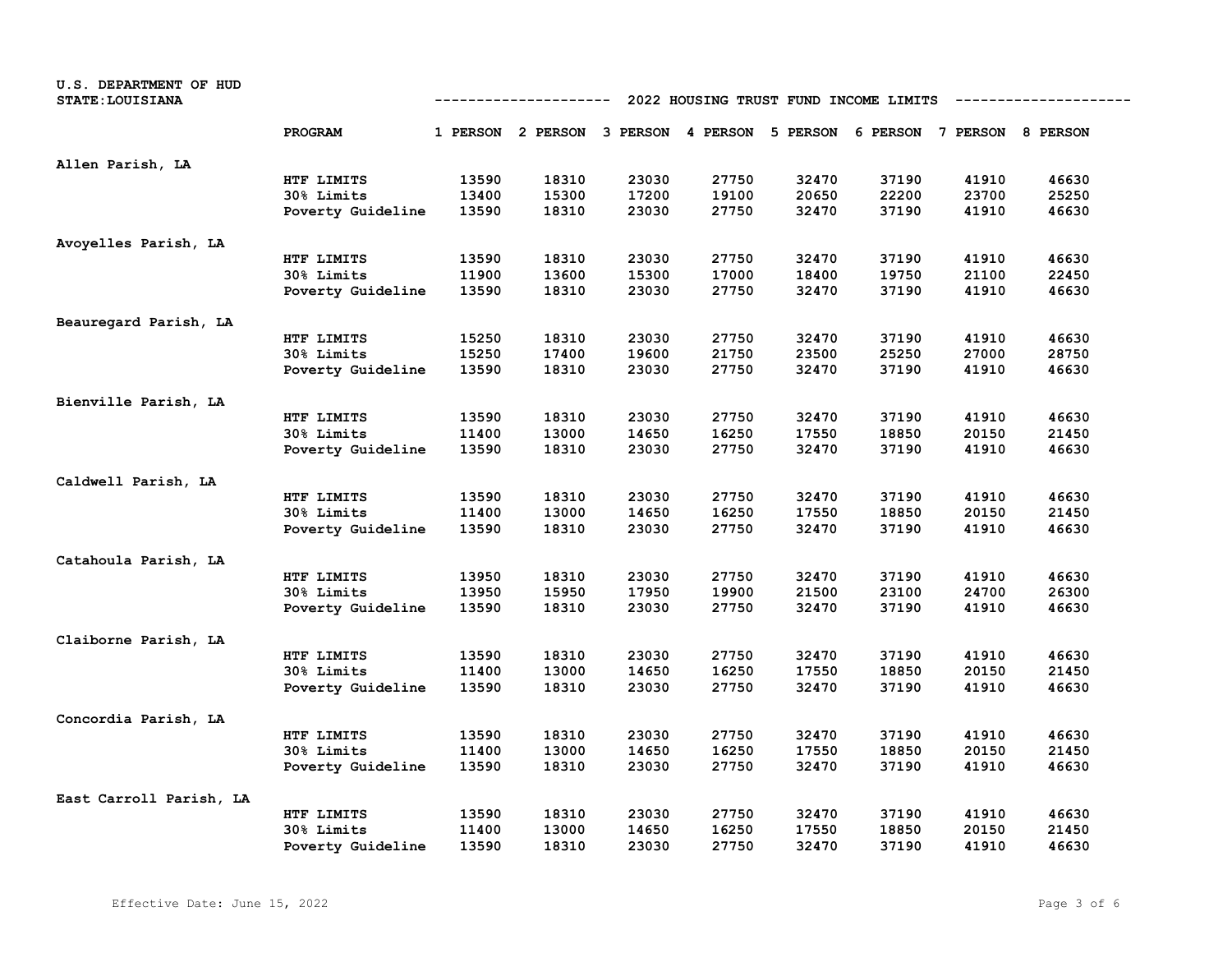| U.S. DEPARTMENT OF HUD<br><b>STATE: LOUISIANA</b> |                   | 2022 HOUSING TRUST FUND INCOME LIMITS<br>----------- |                                                                         |       |       |       |       |       |       |
|---------------------------------------------------|-------------------|------------------------------------------------------|-------------------------------------------------------------------------|-------|-------|-------|-------|-------|-------|
|                                                   | PROGRAM           |                                                      | 1 PERSON 2 PERSON 3 PERSON 4 PERSON 5 PERSON 6 PERSON 7 PERSON 8 PERSON |       |       |       |       |       |       |
| Evangeline Parish, LA                             |                   |                                                      |                                                                         |       |       |       |       |       |       |
|                                                   | HTF LIMITS        | 13590                                                | 18310                                                                   | 23030 | 27750 | 32470 | 37190 | 41910 | 46630 |
|                                                   | 30% Limits        | 11400                                                | 13000                                                                   | 14650 | 16250 | 17550 | 18850 | 20150 | 21450 |
|                                                   | Poverty Guideline | 13590                                                | 18310                                                                   | 23030 | 27750 | 32470 | 37190 | 41910 | 46630 |
| Franklin Parish, LA                               |                   |                                                      |                                                                         |       |       |       |       |       |       |
|                                                   | HTF LIMITS        | 13590                                                | 18310                                                                   | 23030 | 27750 | 32470 | 37190 | 41910 | 46630 |
|                                                   | 30% Limits        | 11400                                                | 13000                                                                   | 14650 | 16250 | 17550 | 18850 | 20150 | 21450 |
|                                                   | Poverty Guideline | 13590                                                | 18310                                                                   | 23030 | 27750 | 32470 | 37190 | 41910 | 46630 |
| Jackson Parish, LA                                |                   |                                                      |                                                                         |       |       |       |       |       |       |
|                                                   | HTF LIMITS        | 13590                                                | 18310                                                                   | 23030 | 27750 | 32470 | 37190 | 41910 | 46630 |
|                                                   | 30% Limits        | 12050                                                | 13750                                                                   | 15450 | 17150 | 18550 | 19900 | 21300 | 22650 |
|                                                   | Poverty Guideline | 13590                                                | 18310                                                                   | 23030 | 27750 | 32470 | 37190 | 41910 | 46630 |
| Jefferson Davis Parish, LA                        |                   |                                                      |                                                                         |       |       |       |       |       |       |
|                                                   | HTF LIMITS        | 13590                                                | 18310                                                                   | 23030 | 27750 | 32470 | 37190 | 41910 | 46630 |
|                                                   | 30% Limits        | 13400                                                | 15300                                                                   | 17200 | 19100 | 20650 | 22200 | 23700 | 25250 |
|                                                   | Poverty Guideline | 13590                                                | 18310                                                                   | 23030 | 27750 | 32470 | 37190 | 41910 | 46630 |
| La Salle Parish, LA                               |                   |                                                      |                                                                         |       |       |       |       |       |       |
|                                                   | HTF LIMITS        | 13590                                                | 18310                                                                   | 23030 | 27750 | 32470 | 37190 | 41910 | 46630 |
|                                                   | 30% Limits        | 11950                                                | 13650                                                                   | 15350 | 17050 | 18450 | 19800 | 21150 | 22550 |
|                                                   | Poverty Guideline | 13590                                                | 18310                                                                   | 23030 | 27750 | 32470 | 37190 | 41910 | 46630 |
| Lincoln Parish, LA                                |                   |                                                      |                                                                         |       |       |       |       |       |       |
|                                                   | HTF LIMITS        | 13590                                                | 18310                                                                   | 23030 | 27750 | 32470 | 37190 | 41910 | 46630 |
|                                                   | 30% Limits        | 12850                                                | 14650                                                                   | 16500 | 18300 | 19800 | 21250 | 22700 | 24200 |
|                                                   | Poverty Guideline | 13590                                                | 18310                                                                   | 23030 | 27750 | 32470 | 37190 | 41910 | 46630 |
| Madison Parish, LA                                |                   |                                                      |                                                                         |       |       |       |       |       |       |
|                                                   | HTF LIMITS        | 13590                                                | 18310                                                                   | 23030 | 27750 | 32470 | 37190 | 41910 | 46630 |
|                                                   | 30% Limits        | 11400                                                | 13000                                                                   | 14650 | 16250 | 17550 | 18850 | 20150 | 21450 |
|                                                   | Poverty Guideline | 13590                                                | 18310                                                                   | 23030 | 27750 | 32470 | 37190 | 41910 | 46630 |
| Natchitoches Parish, LA                           |                   |                                                      |                                                                         |       |       |       |       |       |       |
|                                                   | HTF LIMITS        | 13590                                                | 18310                                                                   | 23030 | 27750 | 32470 | 37190 | 41910 | 46630 |
|                                                   | 30% Limits        | 11600                                                | 13250                                                                   | 14900 | 16550 | 17900 | 19200 | 20550 | 21850 |
|                                                   | Poverty Guideline | 13590                                                | 18310                                                                   | 23030 | 27750 | 32470 | 37190 | 41910 | 46630 |
| Red River Parish, LA                              |                   |                                                      |                                                                         |       |       |       |       |       |       |
|                                                   | HTF LIMITS        | 13590                                                | 18310                                                                   | 23030 | 27750 | 32470 | 37190 | 41910 | 46630 |
|                                                   | 30% Limits        | 11900                                                | 13600                                                                   | 15300 | 17000 | 18400 | 19750 | 21100 | 22450 |
|                                                   | Poverty Guideline | 13590                                                | 18310                                                                   | 23030 | 27750 | 32470 | 37190 | 41910 | 46630 |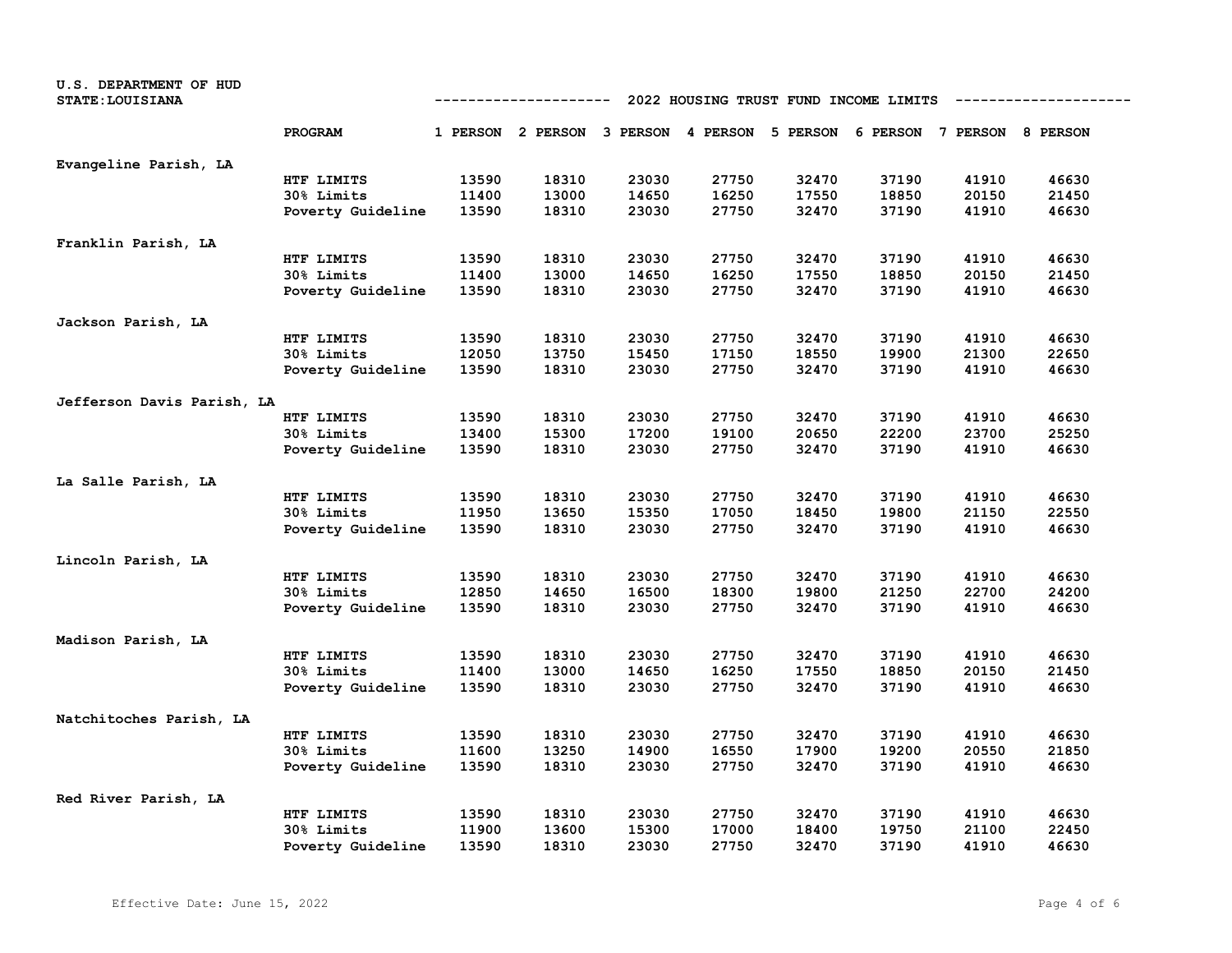| U.S. DEPARTMENT OF HUD<br><b>STATE: LOUISIANA</b> | 2022 HOUSING TRUST FUND INCOME LIMITS<br>----------- |       |                                                                         |       |       |       |       |       |       |
|---------------------------------------------------|------------------------------------------------------|-------|-------------------------------------------------------------------------|-------|-------|-------|-------|-------|-------|
|                                                   | PROGRAM                                              |       | 1 PERSON 2 PERSON 3 PERSON 4 PERSON 5 PERSON 6 PERSON 7 PERSON 8 PERSON |       |       |       |       |       |       |
| Richland Parish, LA                               |                                                      |       |                                                                         |       |       |       |       |       |       |
|                                                   | HTF LIMITS                                           | 13590 | 18310                                                                   | 23030 | 27750 | 32470 | 37190 | 41910 | 46630 |
|                                                   | 30% Limits                                           | 11400 | 13000                                                                   | 14650 | 16250 | 17550 | 18850 | 20150 | 21450 |
|                                                   | Poverty Guideline                                    | 13590 | 18310                                                                   | 23030 | 27750 | 32470 | 37190 | 41910 | 46630 |
| Sabine Parish, LA                                 |                                                      |       |                                                                         |       |       |       |       |       |       |
|                                                   | HTF LIMITS                                           | 13590 | 18310                                                                   | 23030 | 27750 | 32470 | 37190 | 41910 | 46630 |
|                                                   | 30% Limits                                           | 12200 | 13950                                                                   | 15700 | 17400 | 18800 | 20200 | 21600 | 23000 |
|                                                   | Poverty Guideline                                    | 13590 | 18310                                                                   | 23030 | 27750 | 32470 | 37190 | 41910 | 46630 |
| St. Landry Parish, LA                             |                                                      |       |                                                                         |       |       |       |       |       |       |
|                                                   | HTF LIMITS                                           | 13590 | 18310                                                                   | 23030 | 27750 | 32470 | 37190 | 41910 | 46630 |
|                                                   | 30% Limits                                           | 11400 | 13000                                                                   | 14650 | 16250 | 17550 | 18850 | 20150 | 21450 |
|                                                   | Poverty Guideline                                    | 13590 | 18310                                                                   | 23030 | 27750 | 32470 | 37190 | 41910 | 46630 |
| St. Mary Parish, LA                               |                                                      |       |                                                                         |       |       |       |       |       |       |
|                                                   | HTF LIMITS                                           | 13590 | 18310                                                                   | 23030 | 27750 | 32470 | 37190 | 41910 | 46630 |
|                                                   | 30% Limits                                           | 11900 | 13600                                                                   | 15300 | 17000 | 18400 | 19750 | 21100 | 22450 |
|                                                   | Poverty Guideline                                    | 13590 | 18310                                                                   | 23030 | 27750 | 32470 | 37190 | 41910 | 46630 |
| Tensas Parish, LA                                 |                                                      |       |                                                                         |       |       |       |       |       |       |
|                                                   | HTF LIMITS                                           | 13590 | 18310                                                                   | 23030 | 27750 | 32470 | 37190 | 41910 | 46630 |
|                                                   | 30% Limits                                           | 11400 | 13000                                                                   | 14650 | 16250 | 17550 | 18850 | 20150 | 21450 |
|                                                   | Poverty Guideline                                    | 13590 | 18310                                                                   | 23030 | 27750 | 32470 | 37190 | 41910 | 46630 |
| Vernon Parish, LA                                 |                                                      |       |                                                                         |       |       |       |       |       |       |
|                                                   | HTF LIMITS                                           | 13900 | 18310                                                                   | 23030 | 27750 | 32470 | 37190 | 41910 | 46630 |
|                                                   | 30% Limits                                           | 13900 | 15850                                                                   | 17850 | 19800 | 21400 | 23000 | 24600 | 26150 |
|                                                   | Poverty Guideline                                    | 13590 | 18310                                                                   | 23030 | 27750 | 32470 | 37190 | 41910 | 46630 |
| Washington Parish, LA                             |                                                      |       |                                                                         |       |       |       |       |       |       |
|                                                   | HTF LIMITS                                           | 13590 | 18310                                                                   | 23030 | 27750 | 32470 | 37190 | 41910 | 46630 |
|                                                   | 30% Limits                                           | 11400 | 13000                                                                   | 14650 | 16250 | 17550 | 18850 | 20150 | 21450 |
|                                                   | Poverty Guideline                                    | 13590 | 18310                                                                   | 23030 | 27750 | 32470 | 37190 | 41910 | 46630 |
| Webster Parish, LA                                |                                                      |       |                                                                         |       |       |       |       |       |       |
|                                                   | HTF LIMITS                                           | 13590 | 18310                                                                   | 23030 | 27750 | 32470 | 37190 | 41910 | 46630 |
|                                                   | 30% Limits                                           | 11400 | 13000                                                                   | 14650 | 16250 | 17550 | 18850 | 20150 | 21450 |
|                                                   | Poverty Guideline                                    | 13590 | 18310                                                                   | 23030 | 27750 | 32470 | 37190 | 41910 | 46630 |
| West Carroll Parish, LA                           |                                                      |       |                                                                         |       |       |       |       |       |       |
|                                                   | HTF LIMITS                                           | 13590 | 18310                                                                   | 23030 | 27750 | 32470 | 37190 | 41910 | 46630 |
|                                                   | 30% Limits                                           | 11750 | 13400                                                                   | 15100 | 16750 | 18100 | 19450 | 20800 | 22150 |
|                                                   | Poverty Guideline                                    | 13590 | 18310                                                                   | 23030 | 27750 | 32470 | 37190 | 41910 | 46630 |